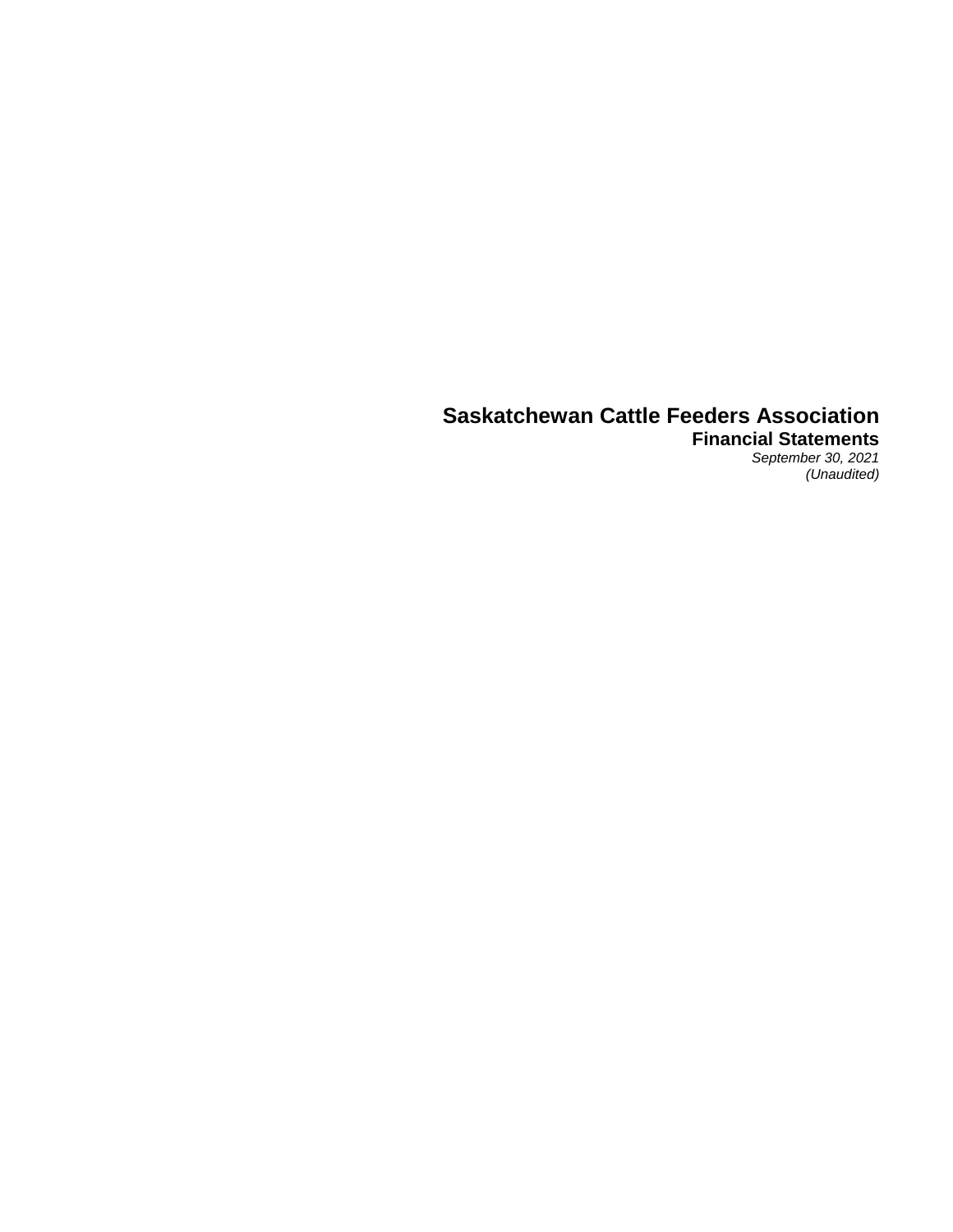(Unaudited)

| <b>Management's Responsibility</b>                  |  |
|-----------------------------------------------------|--|
| Independent Practitioner's Review Engagement Report |  |
| <b>Financial Statements</b>                         |  |
|                                                     |  |
|                                                     |  |
|                                                     |  |
|                                                     |  |

## Page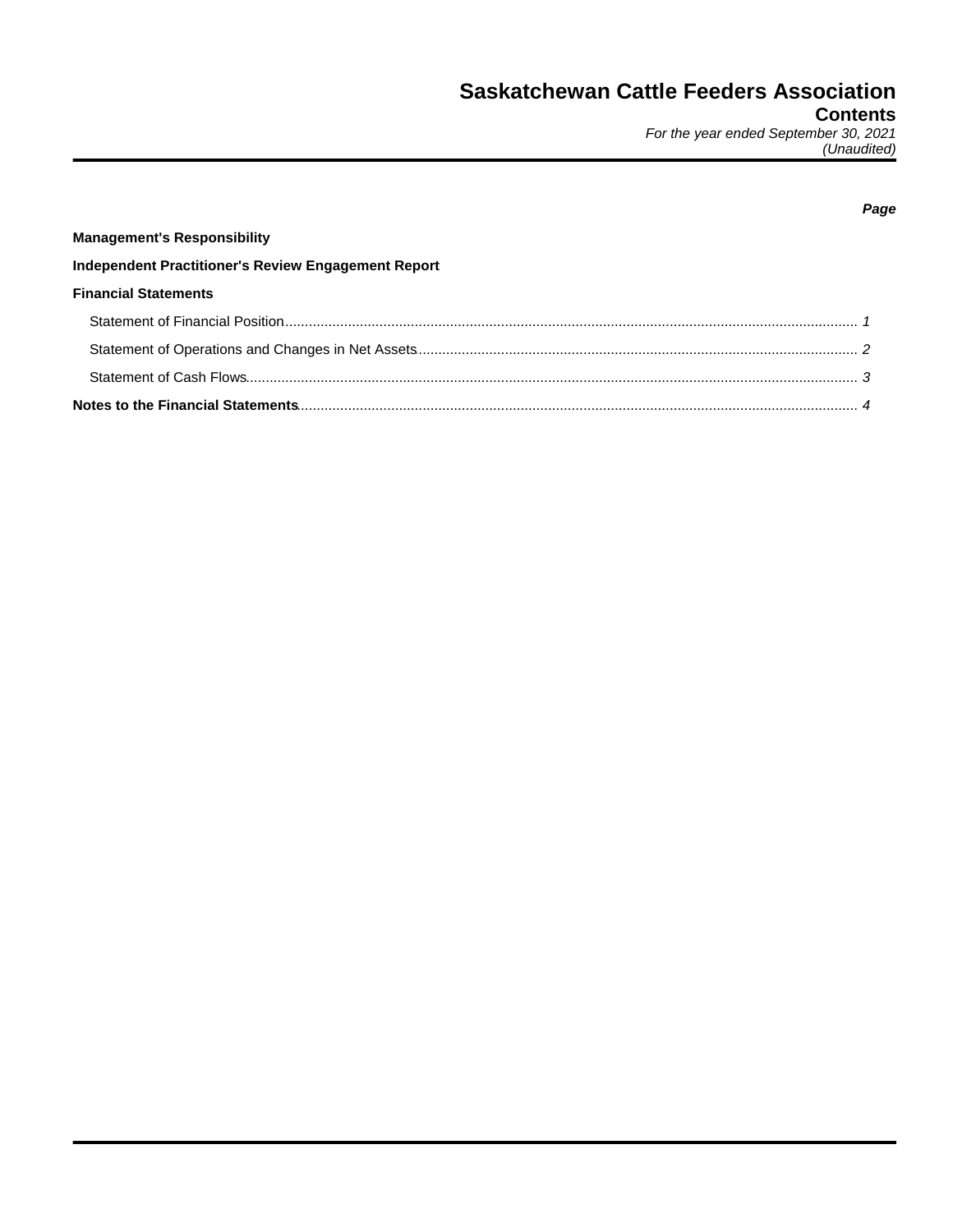To the Members of Saskatchewan Cattle Feeders Association:

Management is responsible for the preparation and presentation of the accompanying financial statements, including responsibility for significant accounting judgments and estimates in accordance with Canadian accounting standards for not-for-profit organizations. This responsibility includes selecting appropriate accounting principles and methods, and making decisions affecting the measurement of transactions in which objective judgment is required.

In discharging its responsibilities for the integrity and fairness of the financial statements, management designs and maintains the necessary accounting systems and related internal controls to provide reasonable assurance that transactions are authorized, assets are safeguarded and financial records are properly maintained to provide reliable information for the preparation of financial statements.

The Board of Directors is composed primarily of Directors who are neither management nor employees of the Association. The Board is responsible for overseeing management in the performance of its financial reporting responsibilities. The Board fulfils these responsibilities by reviewing the financial information prepared by management and discussing relevant matters with management and external accountants. The Board is also responsible for recommending the appointment of the Association's external accountants.

MNP LLP is appointed by the members to review the financial statements and report directly to them; their report follows. The external accountants have full and free access to, and may meet periodically and separately with, both the Board and management to discuss their review engagement results.

December 9, 2021

 $\mathbb{Z}$ 

**Director**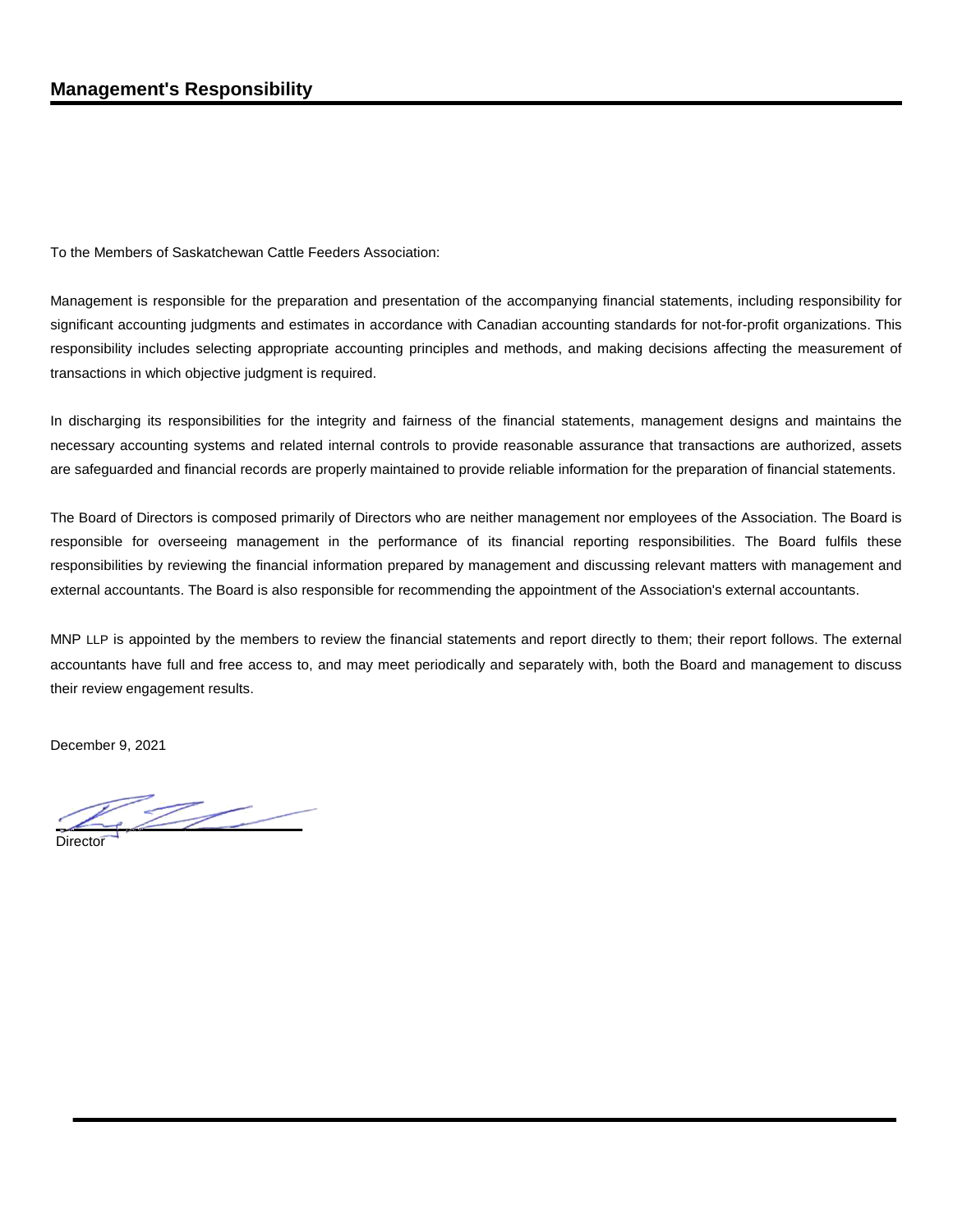

To the Members of Saskatchewan Cattle Feeders Association:

#### **Management's Responsibility for the Financial Statements**

Management is responsible for the preparation and fair presentation of these financial statements in accordance with Canadian accounting standards for not-for-profit organizations, and for such internal control as management determines is necessary to enable the preparation of financial statements that are free from material misstatement, whether due to fraud or error.

#### **Practitioner's Responsibility**

Our responsibility is to express a conclusion on the accompanying financial statements based on our review. We conducted our review in accordance with Canadian generally accepted standards for review engagements, which require us to comply with relevant ethical requirements.

A review of financial statements in accordance with Canadian generally accepted standards for review engagements is a limited assurance engagement. The practitioner performs procedures, primarily consisting of making inquiries of management and others within the entity, as appropriate, and applying analytical procedures, and evaluates the evidence obtained.

The procedures performed in a review are substantially less in extent than, and vary in nature from, those performed in an audit conducted in accordance with Canadian generally accepted auditing standards. Accordingly, we do not express an audit opinion on these financial statements.

#### **Conclusion**

Based on our review, nothing has come to our attention that causes us to believe that the financial statements do not present fairly, in all material respects, the financial position of Saskatchewan Cattle Feeders Association as at September 30, 2021, and the results of its operations and its cash flows for the year then ended in accordance with Canadian accounting standards for not-for-profit organizations.

Saskatoon, Saskatchewan

 $MNP$ LLP

December 9, 2021 Chartered Professional Accountants

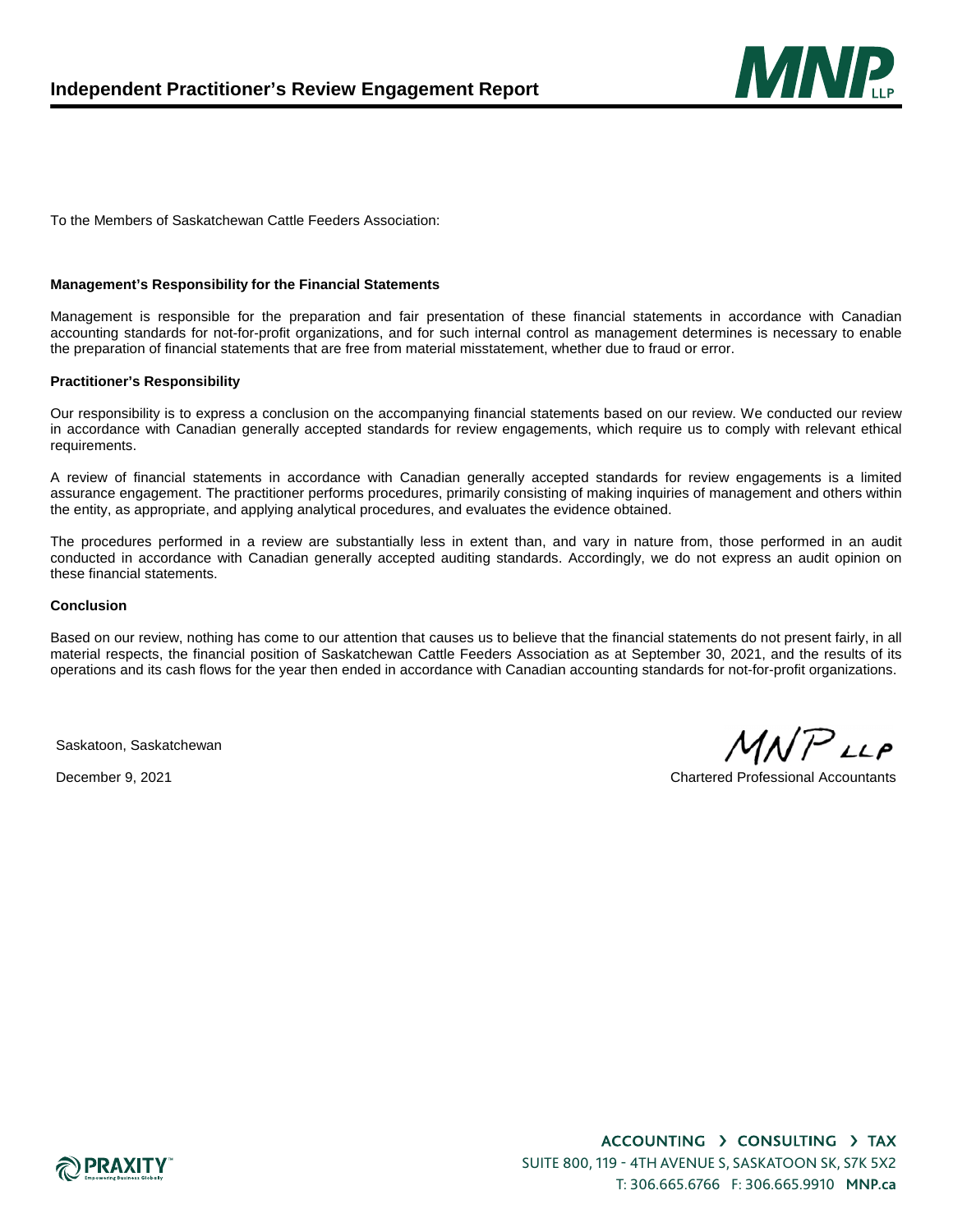## **Statement of Financial Position**

*As at September 30, 2021 (Unaudited)*

|                                 | 2021    | 2020    |
|---------------------------------|---------|---------|
| <b>Assets</b>                   |         |         |
| <b>Current</b>                  |         |         |
| Cash                            | 43,377  | 12,296  |
| Accounts receivable (Note 4)    | 2,682   | 25,486  |
| Portfolio investments (Note 5)  | 374,781 | 325,268 |
|                                 | 420,840 | 363,050 |
| <b>Liabilities</b>              |         |         |
| <b>Current</b>                  |         |         |
| Accounts payable and accruals   | 4,964   | 9,740   |
| Deferred contributions (Note 3) | 45,850  | 46,060  |
|                                 | 50,814  | 55,800  |
|                                 |         |         |
|                                 |         |         |
| Unrestricted                    | 370,026 | 307,250 |
|                                 | 420,840 | 363,050 |
| <b>Net Assets</b>               |         |         |

**Approved on behalf of the Board**

**Director Director**

 ${{\bf s}}$   ${{\bf s}}$   ${{\bf s}}$   ${{\bf s}}$   ${{\bf s}}$   ${{\bf s}}$   ${{\bf s}}$   ${{\bf s}}$   ${{\bf s}}$   ${{\bf s}}$   ${{\bf s}}$   ${{\bf s}}$   ${{\bf s}}$   ${{\bf s}}$   ${{\bf s}}$   ${{\bf s}}$   ${{\bf s}}$   ${{\bf s}}$   ${{\bf s}}$   ${{\bf s}}$   ${{\bf s}}$   ${{\bf s}}$   ${{\bf s}}$   ${{\bf s}}$   ${{\bf s}}$   ${{\bf s}}$   ${{\bf s}}$   ${{\bf s$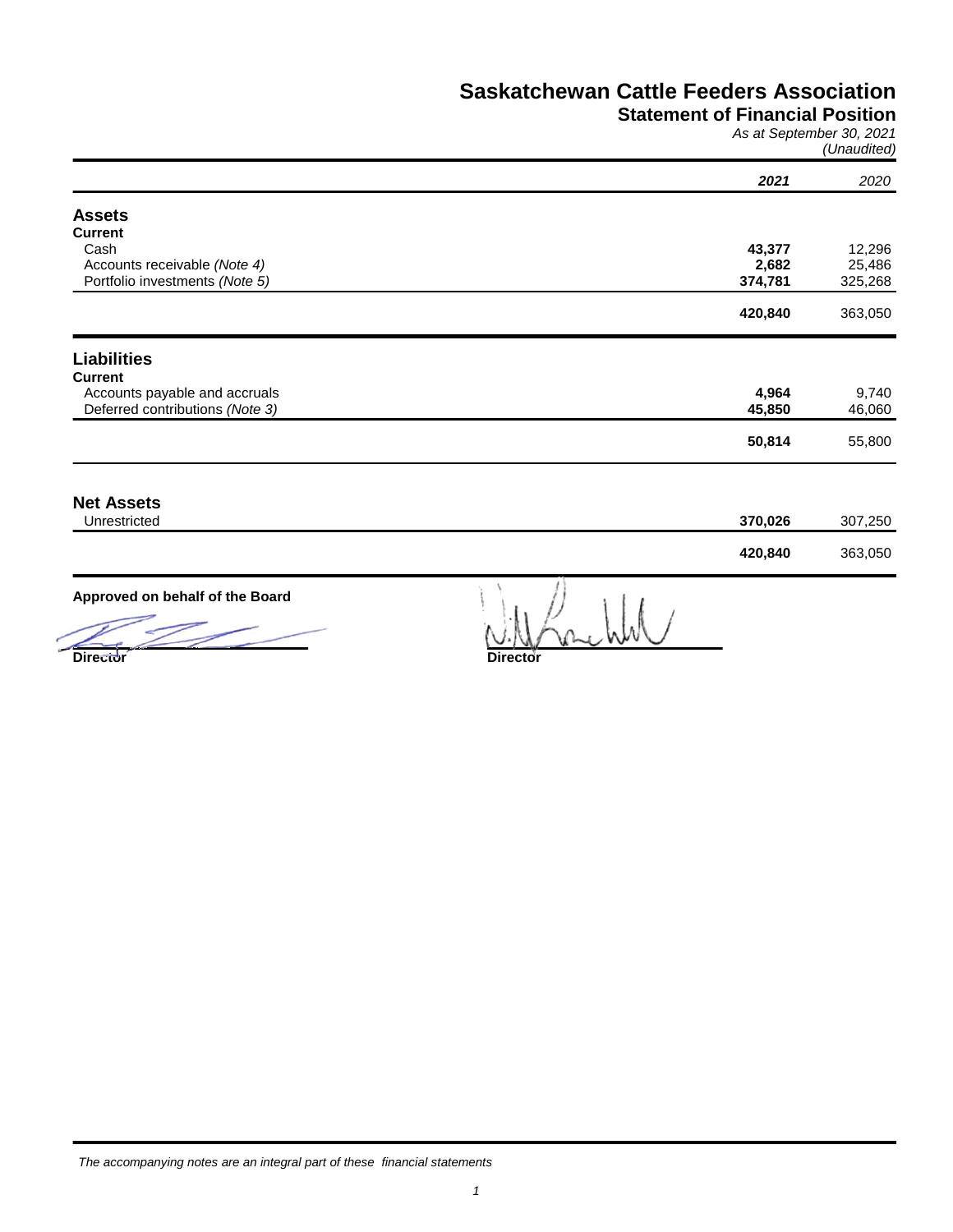### **Statement of Operations and Changes in Net Assets**

*For the year ended September 30, 2021 (Unaudited)*

|                                                                 | 2021           | 2020           |
|-----------------------------------------------------------------|----------------|----------------|
|                                                                 |                |                |
| <b>Revenues</b>                                                 |                |                |
| Feedlot school - sponsorships                                   | 40,000         | 34,660         |
| Feedlot school - registrations                                  | 17,000         | 22,185         |
| Investment income                                               | 15,221         | 2,456          |
| Memberships                                                     | 3,800          | 4,600          |
| Sponsorships                                                    | 1,500          | 2,500          |
| Office operations grant                                         | 210            | 1,351          |
|                                                                 | 77,731         | 67,752         |
|                                                                 |                |                |
| <b>Expenses</b><br>Feedlot school                               | 31,125         | 41,712         |
| Contracted services                                             | 8,845          | 13,680         |
|                                                                 | 3,774          | 3,247          |
| Investment management fees<br>Professional fees                 |                |                |
| Advertising                                                     | 3,608<br>1,397 | 3,497<br>1,301 |
| Rent                                                            |                |                |
|                                                                 | 1,200          | 1,200          |
| Membership fees                                                 | 1,000<br>774   | 1,015          |
| Bank charges and interest                                       | 376            | 718<br>720     |
| Office supplies                                                 |                |                |
| Board costs                                                     | 210            | 1,351          |
|                                                                 | 52,309         | 68,441         |
| Excess (deficiency) of revenue over expenses before other items | 25,422         | (689)          |
| <b>Other items</b>                                              |                |                |
| Unrealized gain on portfolio investments                        | 37,354         |                |
| Excess (deficiency) of revenues over expenses                   | 62,776         | (689)          |
| Net assets, beginning of year                                   | 307,250        | 307,939        |
| Net assets, end of year                                         | 370,026        | 307,250        |

*The accompanying notes are an integral part of these financial statements*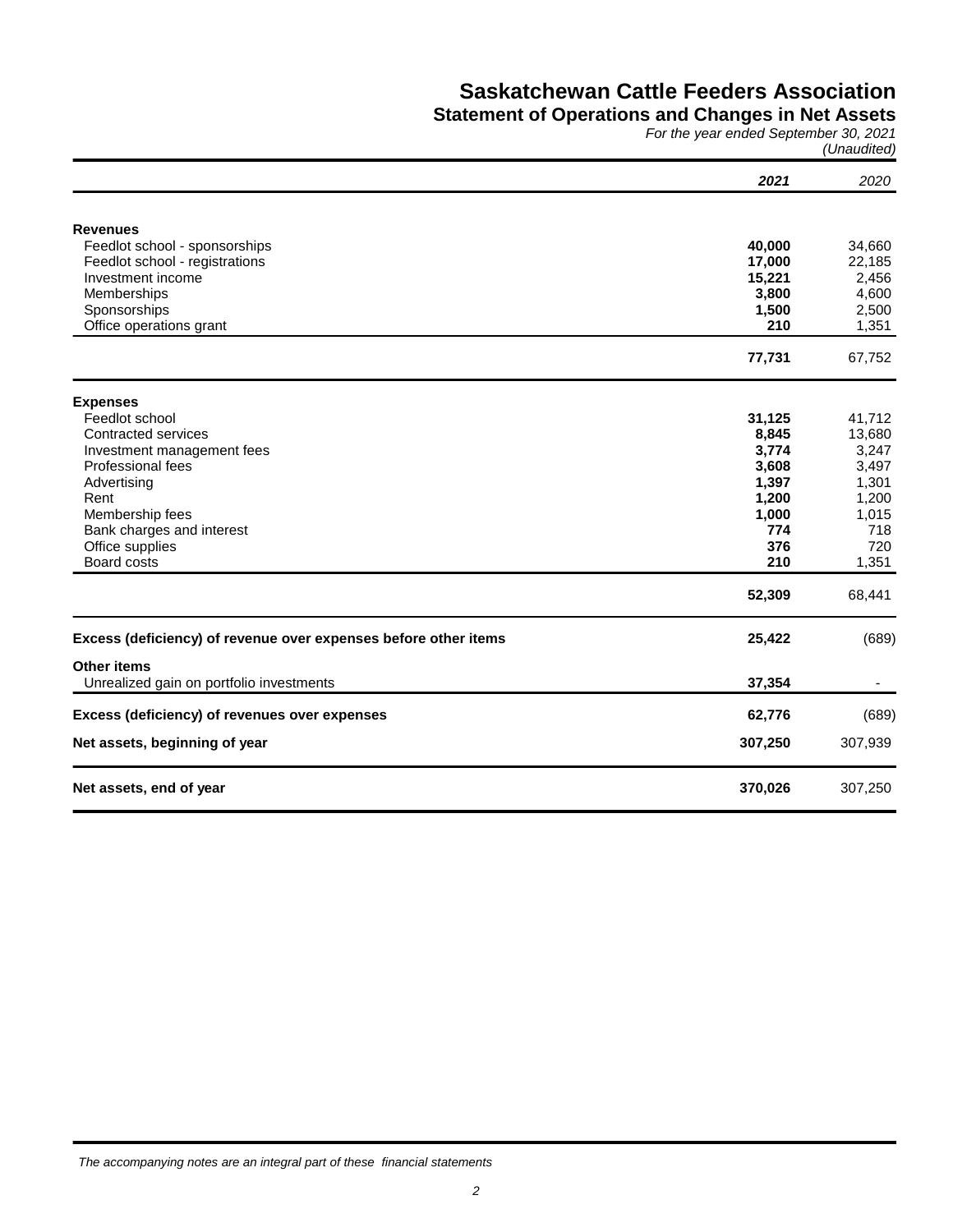# **Statement of Cash Flows**

*For the year ended September 30, 2021 (Unaudited)*

|                                                      | 2021      | 2020      |
|------------------------------------------------------|-----------|-----------|
| Cash provided by (used for) the following activities |           |           |
| Operating                                            |           |           |
| Excess (deficiency) of revenues over expenses        | 62,776    | (689)     |
| Unrealized gain on portfolio investments             | (37, 354) |           |
|                                                      | 25,422    | (689)     |
| Changes in working capital accounts:                 |           |           |
| Accounts receivable                                  | 22,805    | (22, 466) |
| Accounts payable and accruals                        | (4,776)   | 3,324     |
| Deferred contributions                               | (210)     | (1, 351)  |
|                                                      | 43,241    | (21, 182) |
| Investing                                            |           |           |
| Decrease (increase) in portfolio investments, net    | (12, 160) | 2,630     |
| Increase (decrease) in cash resources                | 31,081    | (18, 552) |
| Cash resources, beginning of year                    | 12,296    | 30,848    |
| Cash resources, end of year                          | 43,377    | 12,296    |

*The accompanying notes are an integral part of these financial statements*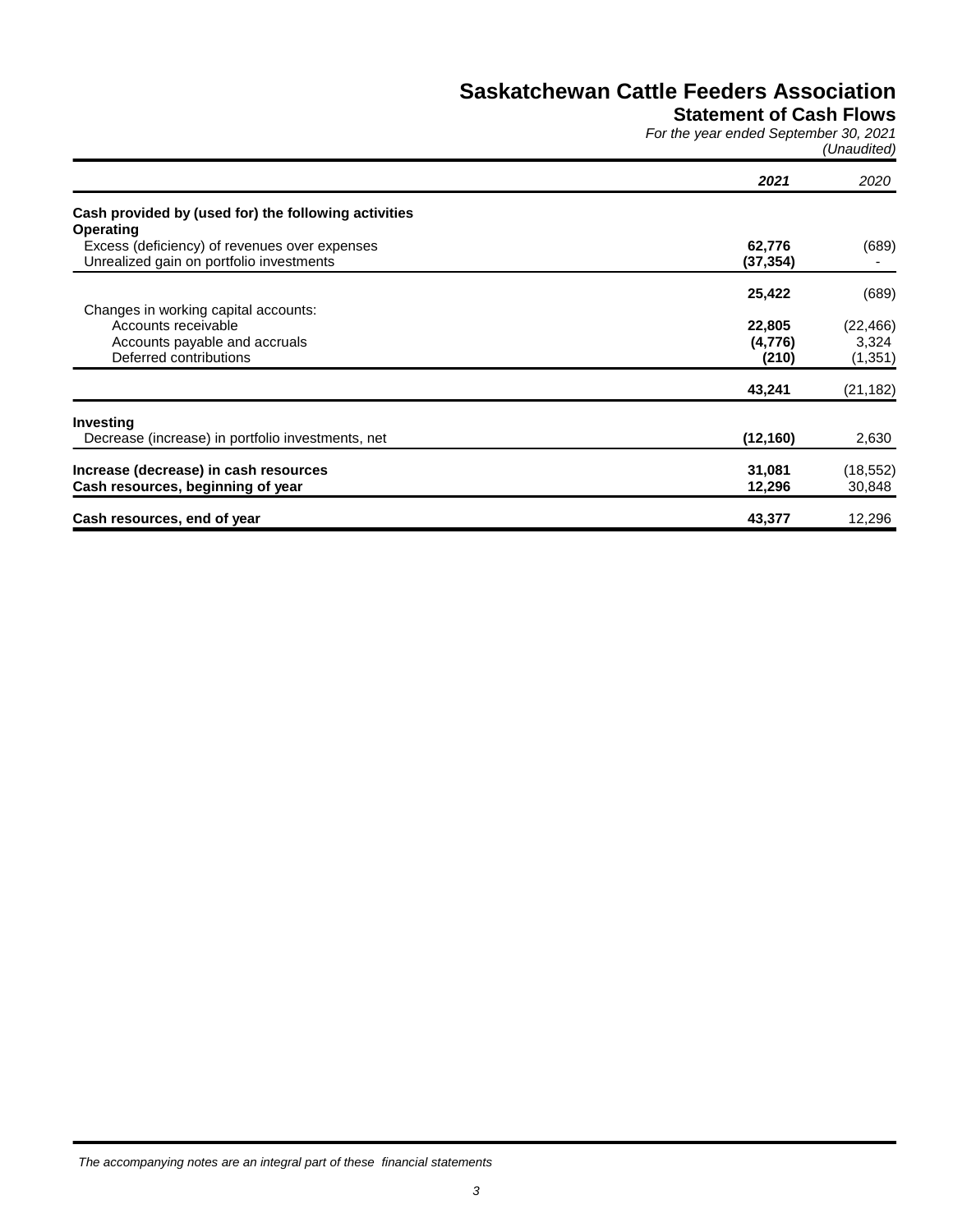*For the year ended September 30, 2021 (Unaudited)*

#### **1. Incorporation and nature of the organization**

Saskatchewan Cattle Feeders Association Inc. (the "Association") is incorporated under the Not-Profit Corporations Act of Saskatchewan to serve, represent and provide direction and leadership to its members and the agriculture sector.

#### *Impact on operations of COVID-19 (coronavirus)*

In early March 2020 the impact of the global outbreak of COVID-19 (coronavirus) began to have a significant impact on businesses through the restrictions put in place by the Canadian, provincial and municipal governments regarding travel, business operations and isolation/quarantine order.

The Company's operations were impacted by COVID-19 as the feedlot school was held using an online platform compared to in-person.

At this time, it is unknown the extent of the impact the COVID-19 outbreak may have on the Company as this will depend on future developments that are highly uncertain and that cannot be predicted with confidence. These uncertainties arise from the inability to predict the ultimate geographic spread of the disease, and the duration of the outbreak, including the duration of travel restrictions, business closures or disruptions, and quarantine/isolation measures that are currently, or may be put, in place by Canada and other countries to fight the virus. While the extent of the impact is unknown, we anticipate this outbreak may continue to cause customer demand and supply chain disruptions, both of which could negatively impact the company's business and financial condition.

#### **2. Significant accounting policies**

The financial statements have been prepared in accordance with Canadian accounting standards for not-for profit organizations and include the following significant accounting policies:

#### *Cash and cash equivalents*

Cash and cash equivalents include balances with banks and short-term investments with maturities of three months or less.

#### *Financial instruments*

The Organization recognizes its financial instruments when the Organization becomes party to the contractual provisions of the financial instrument. All financial instruments are initially recorded at their fair value, including financial assets and liabilities originated and issued in a related party transaction with management. Financial assets and liabilities originated and issued in all other related party transactions are initially measured at their carrying or exchange amount in accordance with Section 3840 *Related Party Transactions*.

At initial recognition, the Organization may irrevocably elect to subsequently measure any financial instrument at fair value.

The Association subsequently measures portfolio investments at fair value. Fair value is determined by published price quotations. All other financial assets and liabilities are subsequently measured at amortized cost.

Transaction costs and financing fees directly attributable to the origination, acquisition, issuance or assumption of financial instruments subsequently measured at fair value are immediately recognized in the excess of revenue over expenses for the current period. Conversely, transaction costs and financing fees are added to the carrying amount for those financial instruments subsequently measured at cost or amortized cost.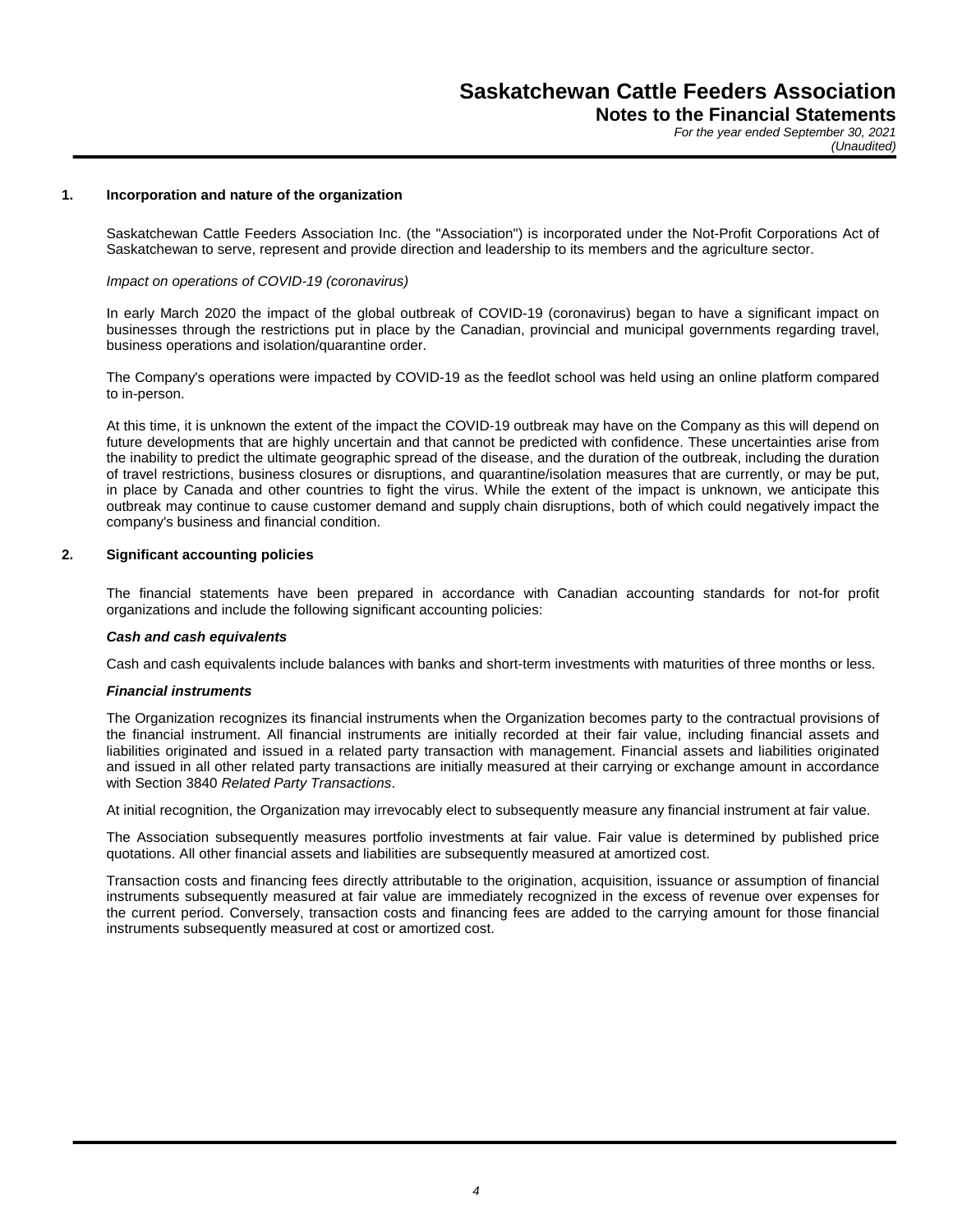*For the year ended September 30, 2021 (Unaudited)*

#### **2. Significant accounting policies (Continued from previous page)**

#### **Financial asset impairment**

The Organization assesses impairment of all of its financial assets measured at cost or amortized cost. The Association groups assets for impairment testing when available information is not sufficient to permit identification of each individually impaired financial asset in the group. Management considers whether the issuer is having significant financial difficulty in determining whether objective evidence of impairment exists. When there is an indication of impairment, the Association determines whether it has resulted in a significant adverse change in the expected timing or amount of future cash flows during the year. If so, the Association reduces the carrying amount of any impaired financial assets to the highest of: the present value of cash flows expected to be generated by holding the assets; the amount that could be realized by selling the assets; and the amount expected to be realized by exercising any rights to collateral held against those assets. Any impairment, which is not considered temporary, is included in current year excess of revenue over expenses.

The Organization reverses impairment losses on financial assets when there is a decrease in impairment and the decrease can be objectively related to an event occurring after the impairment loss was recognized. The amount of the reversal is recognized in the excess of revenue over expenses in the year the reversal occurs.

#### *Revenue recognition*

The Association follows the deferral method of accounting for contributions. Restricted contributions are recognized as revenue in the year in which the related expenses are incurred. Unrestricted contributions are recognized as revenue when received or receivable if the amount to be received can be reasonably estimated and collection is reasonably assured.

Investment income is recognized as revenue when earned.

Grants are recognized as revenue in the year in which the related expenses are incurred.

Membership revenue is recognized in the year in in which the membership dues are collected.

Sponsorship revenue is not restricted and is recognized in the year in which it is received.

#### *Contributed materials*

Contributions of materials are recognized both as contributions and expenses in the statement of operations when a fair value can be reasonably estimated and when the materials are used in the normal course of the Organization's operations and would otherwise have been purchased.

#### *Measurement uncertainty*

The preparation of financial statements in conformity with Canadian accounting standards for not-for-profit organizations requires management to make estimates and assumptions that affect the reported amounts of assets and liabilities and disclosure of contingent assets and liabilities at the date of the financial statements, and the reported amounts of revenues and expenses during the reporting period.

Accounts receivable are stated after evaluation as to their collectability and an appropriate allowance for doubtful accounts is provided where considered necessary.

These estimates and assumptions are reviewed periodically and, as adjustments become necessary they are reported in excess of revenues and expenses in the periods in which they become known.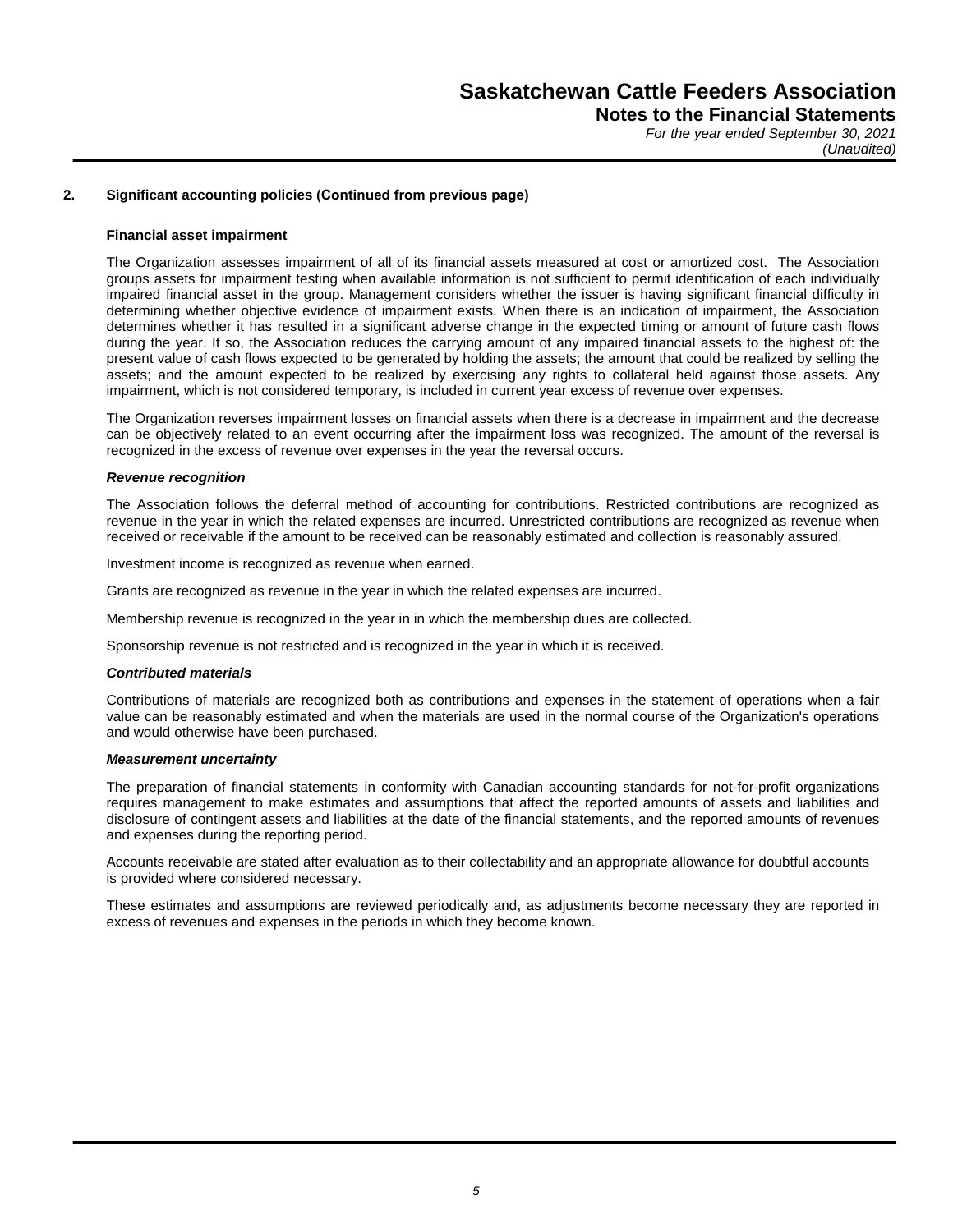*For the year ended September 30, 2021*

*(Unaudited)*

### **3. Restricted cash and deferred contributions**

Contributions are received from contributors who have restricted their use for operating purposes. Recognition of these amounts as revenue is deferred to periods when the specified expenditures are made. Changes in the deferred contribution balance are as follows:

|                                                           | 2021            | 2020               |
|-----------------------------------------------------------|-----------------|--------------------|
| Balance, beginning of the year<br>Office operations grant | 46.060<br>(210) | 47.411<br>(1, 351) |
| Balance, end of the year                                  | 45.850          | 46.060             |

Cash and portfolio investments include \$45,850 (2020 - \$46,060) of restricted cash to be used on program expenditures.

#### **4. Accounts receivable**

|                                                | 2021    | 2020    |
|------------------------------------------------|---------|---------|
| Accounts receivable - funding                  | 1,500   | 23,905  |
| Goods and Services Tax receivable              | 1,182   | 1,580   |
|                                                | 2,682   | 25,485  |
|                                                |         |         |
| <b>Portfolio investments</b>                   |         |         |
|                                                | 2021    | 2020    |
| Fixed income securities and fixed income funds | 57,442  | 145,098 |
| Equities and equity funds                      | 173,391 | 108,299 |
| Other investment funds                         | 143,948 | 71,871  |
|                                                | 374,781 | 325,268 |

The adjusted cost base of portfolio investments measured at fair value on the face of the financial statements is \$325,342 (2020 - \$314,778).

#### **6. Income taxes**

The Association meets the qualifications of an agricultural organization as defined in paragraph 149(1)(e) of the Income Tax Act (the "Act") and as such is exempt from income taxes.